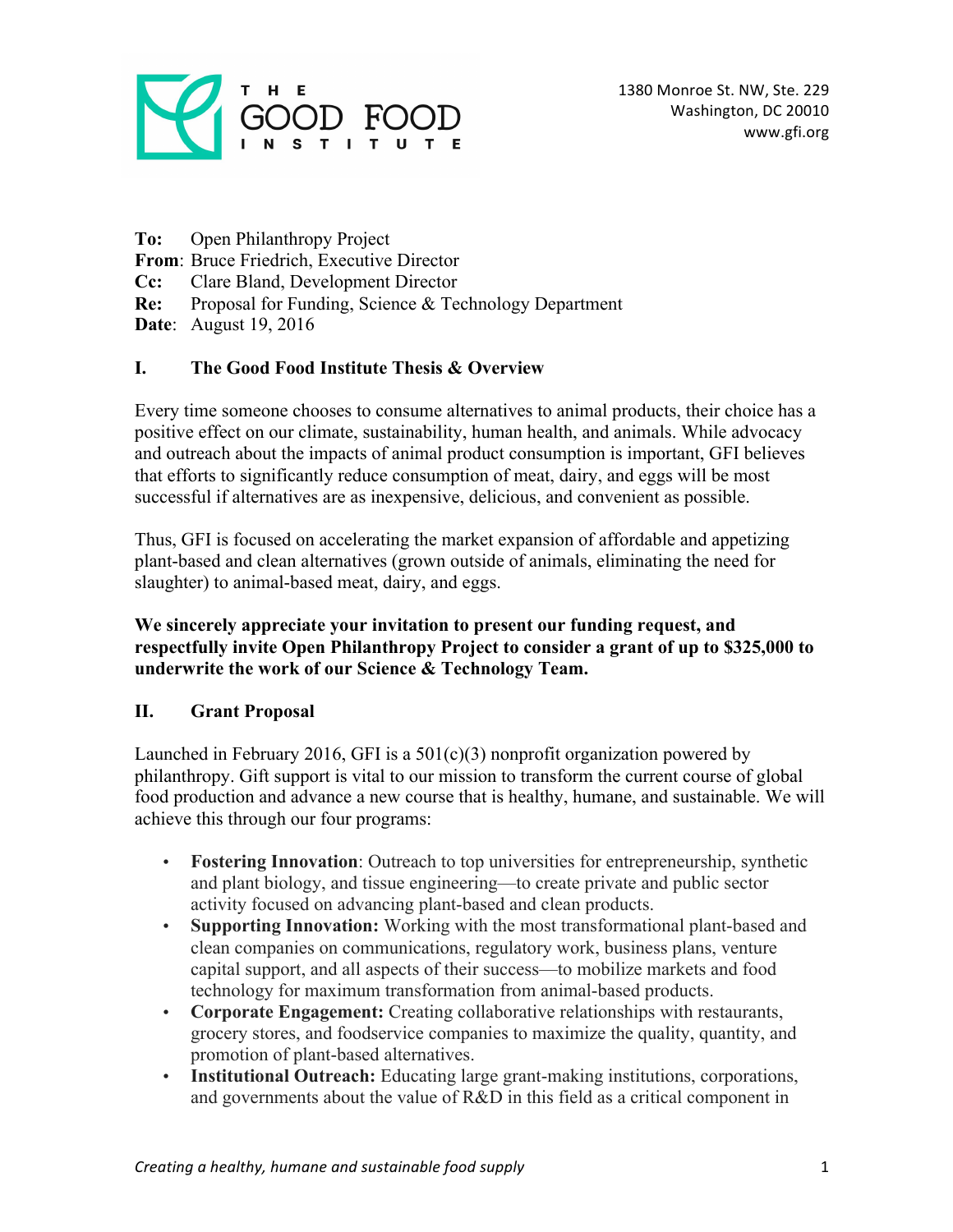addressing sustainability, climate change, and global hunger—to divert tens of millions of dollars in government and foundation grant money toward plant-based and clean alternatives to meat, dairy, and eggs.

Visit GFI.org/our-team to meet our team.

Due to the nature of our work, GFI's largest budget item is staff salaries and associated program costs.

- Your grant of \$100,000 would underwrite all activities of our Scientific Foundations Liaison. S/he will focus on helping scientists in the plant-based and clean fields secure large grants from scientific grant-making institutions, resulting in millions of additional dollars for this research—money that would otherwise be spent on other projects.
- Your grant of \$225,000 would support all the above items, plus one of our Senior Scientists and all associated program costs. GFI's scientists are focused on gathering, analyzing, synthesizing and sharing information on the state-of-the-science globally in the plant-based and clean products space; identifying knowledge gaps where research needs to be undertaken to foster robust growth in this field; and providing expertise to entrepreneurs in this space to help ensure their success.
- Your grant of \$325,000 would support all the above items, plus our second Senior Scientist and all associated program costs.

The Science & Technology Department has significant capacity for the effective expenditure of additional funding; roles and responsibilities for four new positions within the department are articulated below. We will be happy to provide full position descriptions and additional budget information on request.

# **III. Reports**

GFI will provide you with monthly reports that will include both highlights related to all organizational activities as well as a more detailed breakdown of activities related to the Science & Technology Department. A detailed annual report on the impact of your support will also be provided. If you would like an annual (or more frequent) in person briefing, we are happy to provide that as well.

# **IV. GFI's Science & Technology Department**

*So far, we've only explored about 8 percent of the world's plant proteins as potential meat alternatives. … Remaking meat is one sector of the food industry that is ripe for innovation and growth.*

—Bill Gates

The other half of GFI's core mission is the **science and technology team**, because developing and promoting the science of plant-based and clean food technologies is the "food technology" half of "markets and food technology." Specifically, our scientists work to ensure that the most delicious and cost-competitive plant-based and clean alternatives to conventional animal products appear on the market as quickly as possible.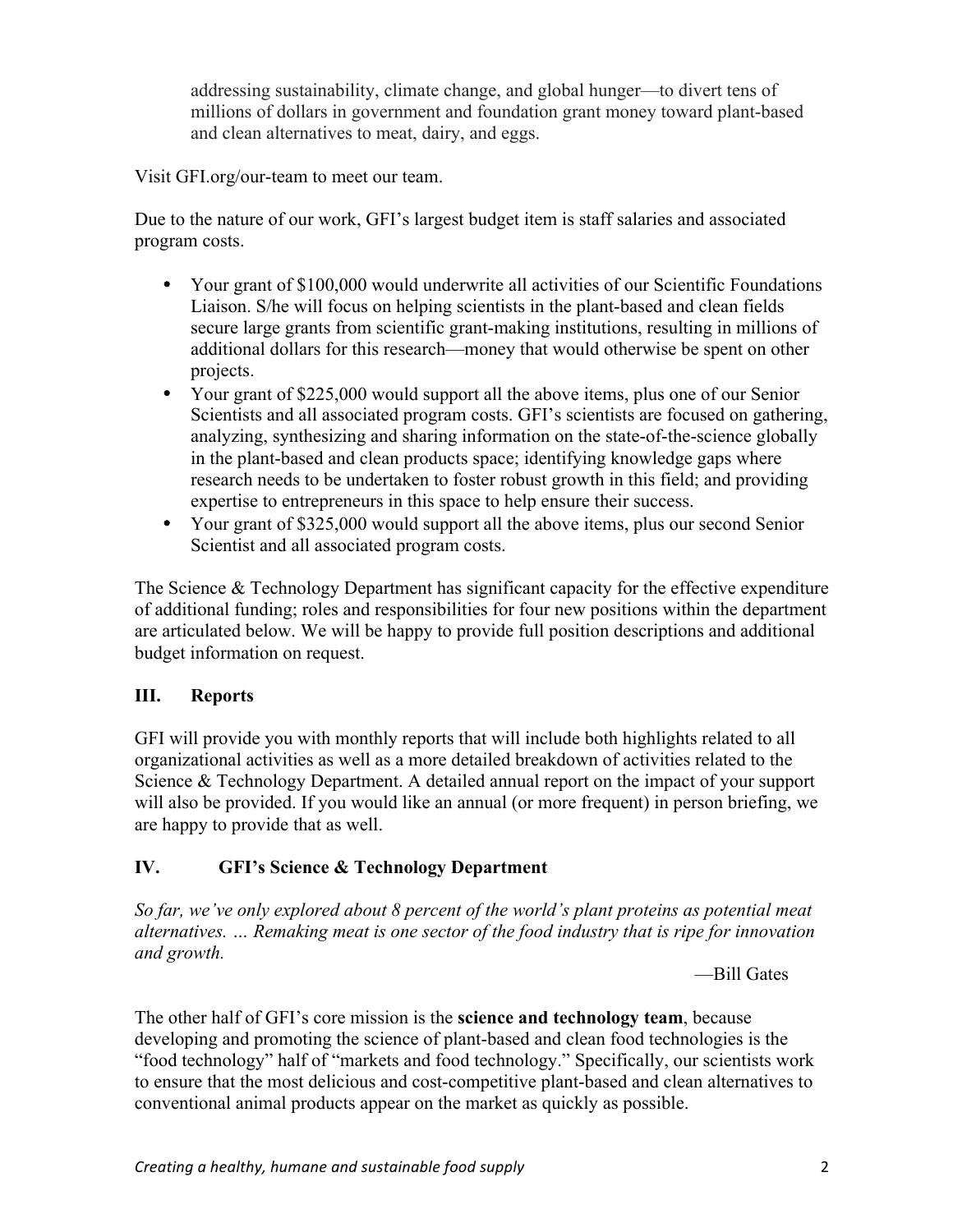GFI's scientists will become the global experts on plant-based and clean alternatives to conventionally produced animal products. They are laser-focused on six principal activities:

# ● **Creating and Maintaining Comprehensive Documentation Related to the Fields of Plant-Based and Clean Technologies**

Thus far, there is no one-stop source for the latest information on any aspect of plant-based or clean alternatives to animal agriculture. This means that anyone interested in these fields must dig through volumes of literature—much of it of dubious quality, outdated, or paywallrestricted—and cannot access a comprehensive, reliable overview of the science.

Thus, GFI will create white papers that are the definitive work on plant-based and clean alternatives to animal products. These will be published in the resources section of our website, heavily publicized, and continually updated. For example, we will publish and vigorously promote papers on the state of animal-free media for clean meat and on the expansion opportunities for utilizing more types of plant-based proteins. We will also contact researchers—both in academia and in industry—who are doing relevant work, in order to gain deeper insight into the fields of synthetic biology, tissue engineering, and food science to assess the landscape of opportunity.

### ● **Evaluating Plant-Based and Clean Technologies and the R&D Needs for Industry Development**

Our senior scientists will provide industry-level evaluations of technologies and research projects needed to support the clean and plant-based product industries. These Technology Readiness Assessments (TRAs) provide information on the product-level maturity or readiness (i.e., Technology Readiness Levels [TRLs]) to launch a company, and industrylevel information on new technologies, research, and companies needed to support the market as a whole. Opportunities for industry-focused, university-based research quickly emerge from TRA and TRL evaluations.

These efforts will allow both GFI and the rest of the world to fully understand the state of the science and engineering with regard to plant-based and clean alternatives to animal products. Our expectation is that this work will ensure that more scientists get involved in these fields and that duplicative work is minimized, both within GFI and in the broader world.

# ● **Supporting Entrepreneurial Efforts**

GFI offers entrepreneurs and start-ups guidance, expertise, and access to experts in scientific development of their products. GFI senior scientists support entrepreneurs in early stages of company development with technical information and direction. For example, the GFI science and technology team assists entrepreneurs in formulating and articulating the scientific aspects of their company proposals to make them suitable for approaching potential scientific co-founders and venture capitalists. GFI senior scientists will assist company-based scientists by connecting them with technical experts.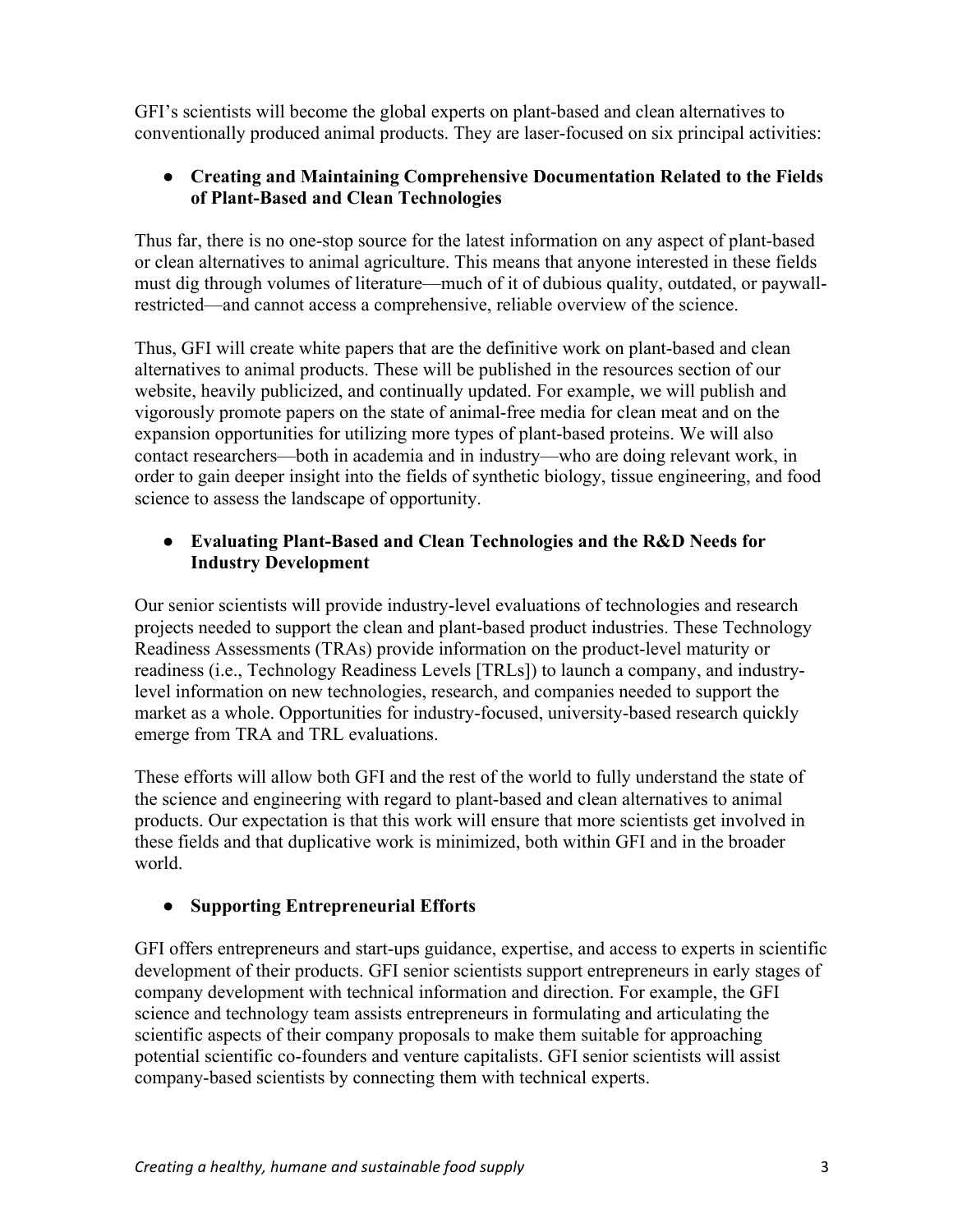### ● **Creating Relationships with Academic and Industry Researchers**

Right now, there is limited information on and discussion of plant-based and clean technologies at the top schools for food science, tissue engineering, and synthetic biology. While thousands of students and researchers work in these fields, they are not yet aware of the potential to use their expertise to address global problems by creating affordable and sustainable alternatives to conventional animal products. GFI will perform a thorough literature review and will stay current on all publications related to plant-based and clean technologies, both work directly related to food and work in other fields that is applicable (e.g., tracking advances in biomedicine that can be translated to clean meat).

In order to increase the number of startup companies and the quality of both private and public sector work on alternatives to animal products, GFI will speak annually at premier schools for synthetic biology, plant sciences, and entrepreneurship. GFI's senior scientists will speak in classes, departmental symposiums, and student forums with the goal of increasing the number and caliber of food scientists, entrepreneurs, tissue engineers, and synthetic biologists working on plant-based and clean alternatives to animal products.

Further, GFI will invite professionals from industry (medical biotech, chemical engineering, etc.) to learn about the opportunities presented through GFI via networking events for scientific professionals, LinkedIn invitations to learn more from GFI's website, and webinars on scientific and entrepreneurial opportunities.

### ● **Creating Relationships and Excitement in the Science Media**

The scientific media, like everyone else, loves food. Newsworthy information related to technological innovation in food has captured the imagination of both the science and the business media, even without significant effort on the part of the plant-based and clean community.

GFI's scientific team will work with our communications manager to generate contacts in science media—online and conventional—that will create a better understanding of the need for the alternatives to animal agriculture that we are promoting and also generate more and better stories about plant-based and clean alternatives to meat, dairy, and eggs. Our scientists will help translate the scientific aspects of these emerging technologies into accessible vernacular to address and alleviate public concerns.

In combination with the rest of our efforts, these stories will increase work by scientists focused on creating the best and most affordable plant-based and clean alternatives to conventional meat, dairy, and eggs.

### ● **Mobilizing Funding for Academic Research and Early-Stage Commercialization**

Our senior scientists will work with our scientific foundations liaison to generate additional scientific work in plant-based and clean alternatives to animal-based meat, dairy, and eggs among academic research institutes and small businesses. Specifically, our scientists will develop proposals for directed research to submit to top governmental grant-making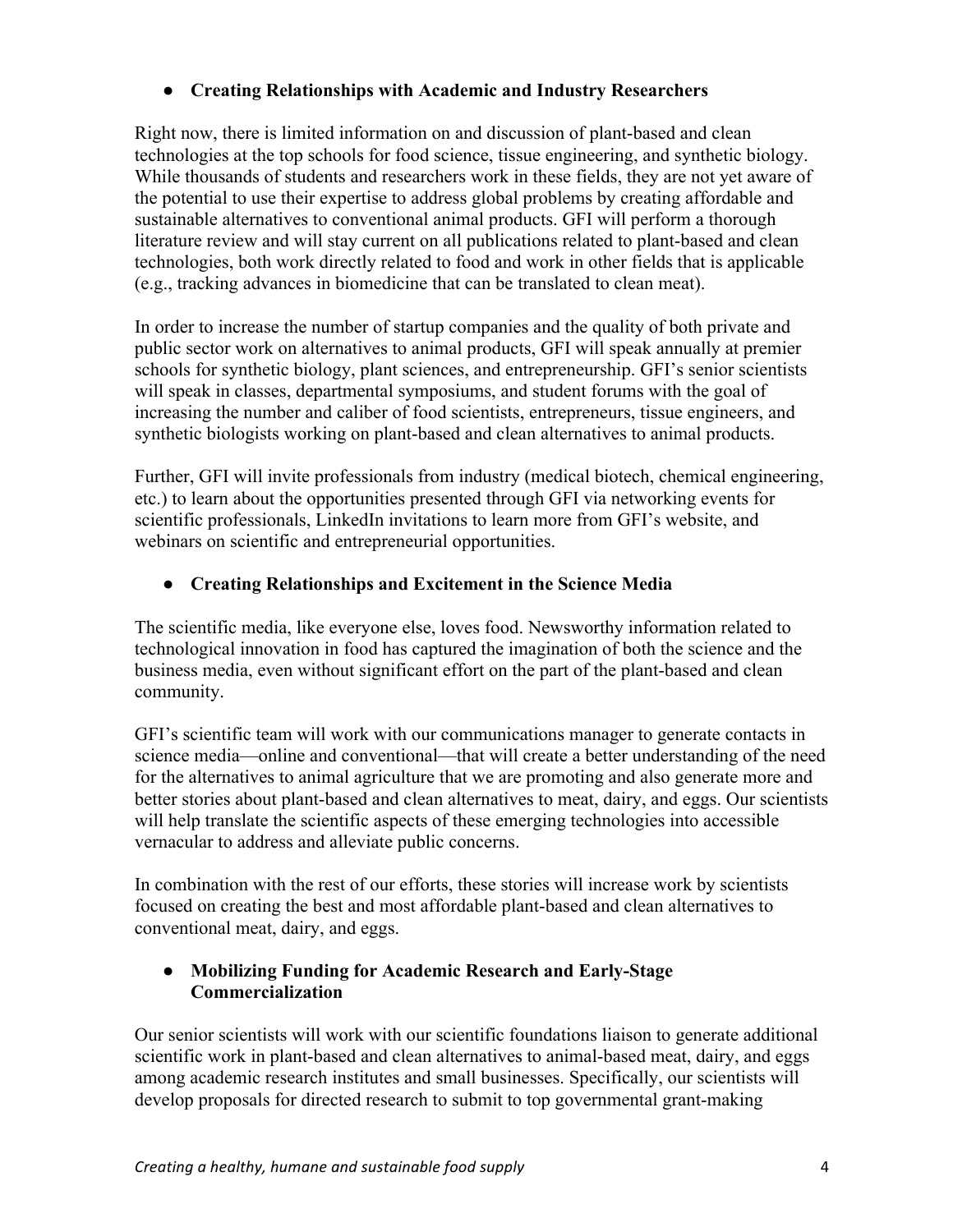agencies (National Science Foundation, National Institutes of Health, Department of Energy, etc.) and private foundations (Gates Foundation, Packard Foundation, etc.).

Our senior scientists will be deeply immersed in plant-based and clean technology and will identify the most promising endeavors. Thus, our proposals will focus on the most critical areas of research for advancing plant-based and clean meat technologies.

Additionally, our senior scientists will be focused on creating connections at top universities for plant sciences, synthetic biology, and tissue engineering. Thus, they will be able to handpick the best possible scientists for the questions we want answered—moving beyond scientists who happen to be interested in this market sector and ensuring that the best possible minds are working on the questions we want answered and the research we want done.

Finally, we will mobilize funding to launch two novel research centers: one for cellular agriculture and one for plant-based product innovation. The locations of these centers will be selected based on the research portfolios of leading universities.

### **GFI's Science & Technology Department is critical to GFI's mission (the bottom line).**

GFI's Science & Technology Department will create a publicly accessible roadmap for plant-based and clean technologies so that far more top scientists will be engaged in plantbased and clean food production, and millions of additional dollars will be put into the science of transforming animal agriculture. In short, GFI's scientists are essential to the success of GFI's vision of a world in which all animal products are plant-based or clean.

### **Examples of Potential Grant Projects**

GFI Senior Scientist Christie Lagally prepared four examples of university research programs that could be directed to support meat alternatives—two of these are plant-based, and two of them are clean. We believe that these four proposals have a high likelihood of funding success, as do many others; these four simply offer a sense of what we'll be working on.

First, previous work on mock meat production has shown that random fiber creation and orientation can be achieved by shearing materials with different intrinsic shear rates in a couette cell configuration. A variety of different wheat glutens, from wheat grown to produce longer or shorter protein chains, could be tested for working these materials in combination. A modified wheat variety could come from hybridized or genetically modified wheat for custom protein properties, in order to create better macroscopic properties in a gluten-based meat. There are many other ways in which plant-based meats could be developed and worked through various machinery to produce plant-based meats with different textures, protein combinations, etc.

Second, plant-based meat research could be enhanced by supporting university programs that systematically characterize and catalog the wide variety of currently unexplored plantbased proteins, such as the Food Protein R&D Center at Texas A&M. Opportunities to create plant-based meats that are either more similar to animal-based meats, or perhaps less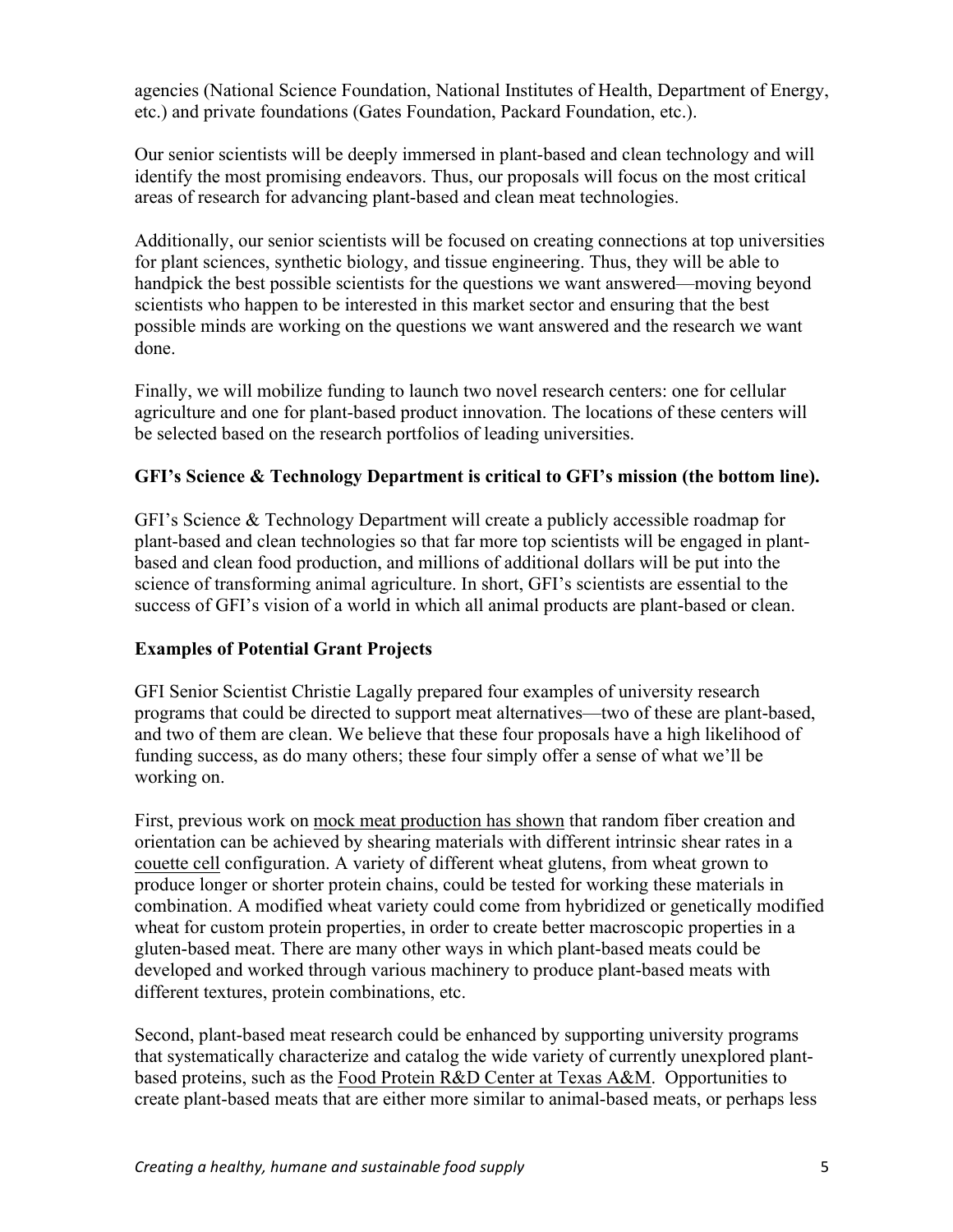processed than traditional meat analogs, start with assessing various raw ingredients as candidate proteins. Targeting this research for processing a wider variety of plant sources of protein, or methods of processing known protein sources, could be invaluable for better, cheaper plant-based meats.

Third, microfluidics research, similar to the work being done at UC Riverside, has been used and studied extensively to streamline research of chemical and cell characteristics by allowing researchers to use very small samples and making sensors to study them at the cellular or molecular level. Such technology research could be directed toward the development of sensors for real-time monitoring of cultured meat cells within bioreactors, enabling dynamic regulation of culture conditions to maximize yields.

Finally, recent work at MIT, Stanford, and Harvard on creating bio-printed vascularity could be utilized for the development of clean meat cuts as thick as steaks. This research is currently being used to 3D-print organs for medical purposes, but could also be utilized for the development of cultured meat. A grant to encourage co-development of vascularity for edible and medical applications could potentially benefit both outcomes.

#### **Staff Expansion (4 new roles)**

The Science & Technology Team has the capacity to incorporate at least four additional roles in the fairly near term: a food scientist, an academic research advisor, an environmental scientist, and a director of science and technology, whose proposed roles are outlined below.

As GFI works to address major campaign areas that are deemed most promising to launch sustainable endeavors for plant-based and clean meat, dairy, and eggs, our organization will hire a **food scientist** to advise on the next generation of plant-based and clean foods. Currently, plant-based meats represent a tiny fraction of the meat industry and clean meats are a nascent technology. Hence, there is enormous opportunity to broaden this market sector and make strategic decisions regarding entrepreneurial and research efforts based on food science, from taste profiles to manufacturing methods. This work directly translates into entrepreneurial opportunities for GFI to launch new companies or expand existing companies to make these new products.

GFI will also hire an **academic research advisor** tasked with supervising and mentoring interns who are contributing to GFI's white papers and fundamental research. The academic research advisor will also serve as GFI's formal co-advisor for students pursuing GFIarticulated research projects in university settings -- for example, through entrepreneurship competitions like University of Colorado's New Venture Challenge or innovation incubators like the UC Berkeley Sutardja Center. This position will be especially valuable after Year 1, when fundamental academic research questions have been identified in the process of mapping the landscape of opportunity and state of the field; these questions can be delegated to student teams at universities across the country with the academic research advisor as the focal GFI contact.

GFI efforts are poised to have a major influence on the mitigation of climate change as we systematically replace animal agriculture with significantly more environmentally friendly